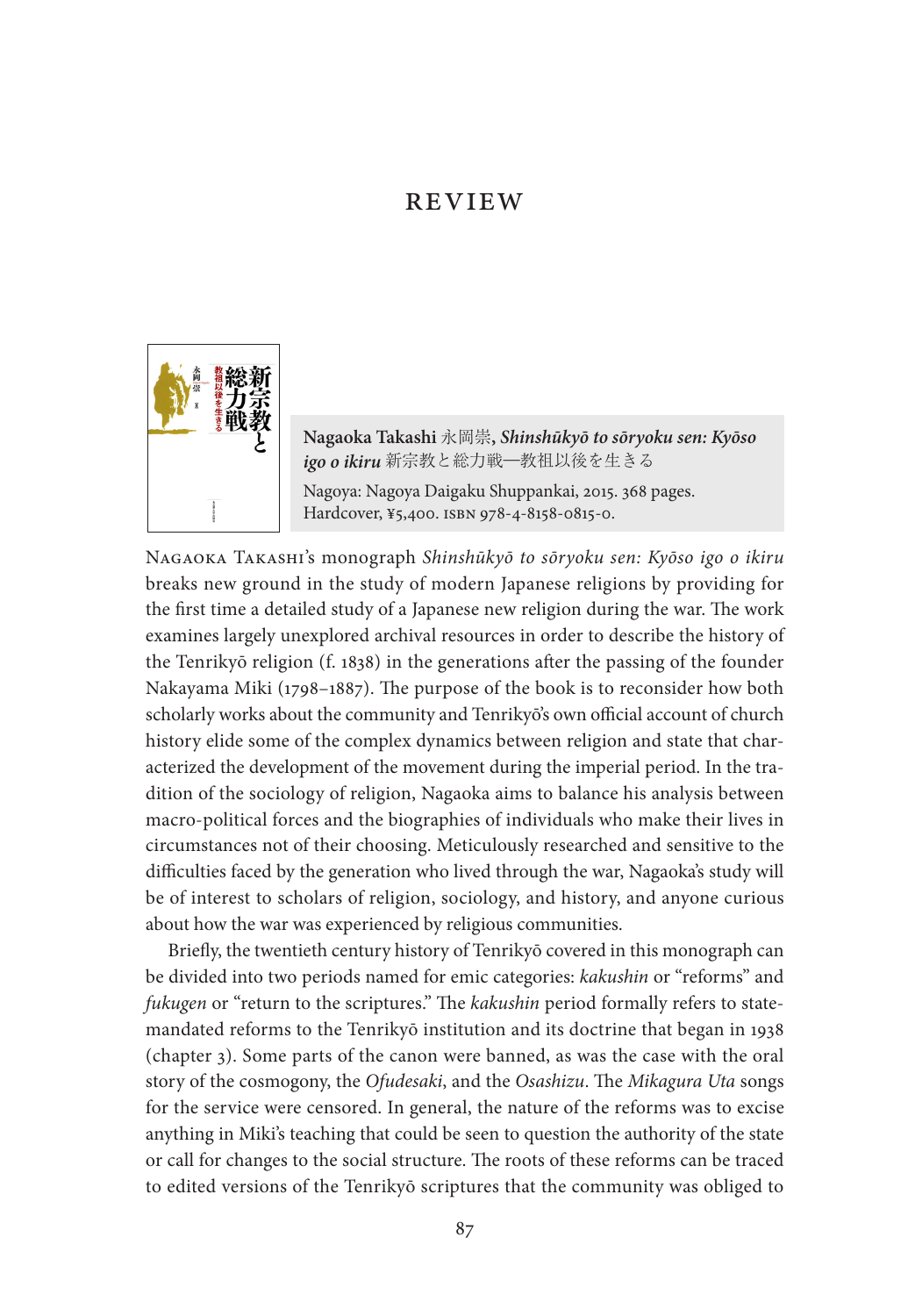## 88 | *Religious Studies in Japan* volume 5 (2020)

submit to the government as part of a long campaign for accreditation as an independent Shinto sect that finally succeeded in 1908.

The subsequent *fukugen* period can be indexed to the postwar "return to the scriptures" which began in earnest in 1945, and which represents the beginning of the postwar orthodoxy (chapter 6). The two periods of Tenrikyō history correspond to the lifetime of the second *shinbashira* (leader), Nakayama Shōzen (1905–1967, subject of chapter 2). Shōzen was a graduate of Japan's flagship religion department at the University of Tokyo and a student of the famed scholar Anesaki Masaharu (1873–1949). Shōzen developed Tenrikyō's postwar orthodoxy based on the conviction that the *kakushin* reforms were an unfortunate but unavoidable detour—a compromise that the church had to make to avoid being crushed by the state (as was the dire fate of Ōmoto). In general, this account of events is taken as authoritative within the Tenrikyō community, and scholarship on Tenrikyō by outsiders also bears the influence of this perspective.

Against the grain of this received narrative, Nagaoka argues that however sincere the Tenrikyō leadership's postwar renunciation of wartime theology may have been, archival resources suggest that, for the Tenrikyō community who lived during the war, there does not appear to have been a general sense that they were somehow on an aberrant trajectory. Rather, it seems that they understood their contributions to the nation state as part of their religion's capacity to work for the public good, and they appear to have envisioned the best interests of their religion in line with state ideology and the goals of imperial expansion promoted by the government. This argument is presented over the course of six chapters framed by an introduction and conclusion. The structure is as follows: "Introduction: New Religions and Total War"; chapter 1, "Crisis and Reform in the Faith Community"; chapter 2, "Nakayama Shōzen's Prewar Activities"; chapter 3, "The *Kakushin* Period"; chapter 4, "The Asia Pacific War as Religious Experience"; chapter 5, "Religion in the Holy War (*Seisen*), and the Holy War in Religion"; chapter 6, "The *Fukugen* Period"; and "Conclusions: The Path to Wartime Mobilization."

The introduction interprets the state of the field of studies of new religions with particular attention to historical research on Tenrikyō. Nagaoka maintains that prior research is heavily influenced by two primary directions that gravitate respectively around problems of politics (public issues) and matters related to individual subjectivity (the private dimension of personal faith). In Nagaoka's reading, Murakami Shigeyoshi (1972) represents the first approach, and his classic interpretation of Tenrikyō (and many other new religions) is based on the premise that the group's teaching, rooted in the culture of ordinary folk, implies a kind of egalitarianism. According to Murakami, Miki was gifted with the vision to understand human equality as an ideal, the insight to recognize poverty as the result of structural injustice, and the capacity to communicate these ideas in a prophetic language that ultimately appealed to millions of people. Nagaoka allows that Murakami's is an insightful reading of Miki's thought, but he notes that it authorizes an interpreta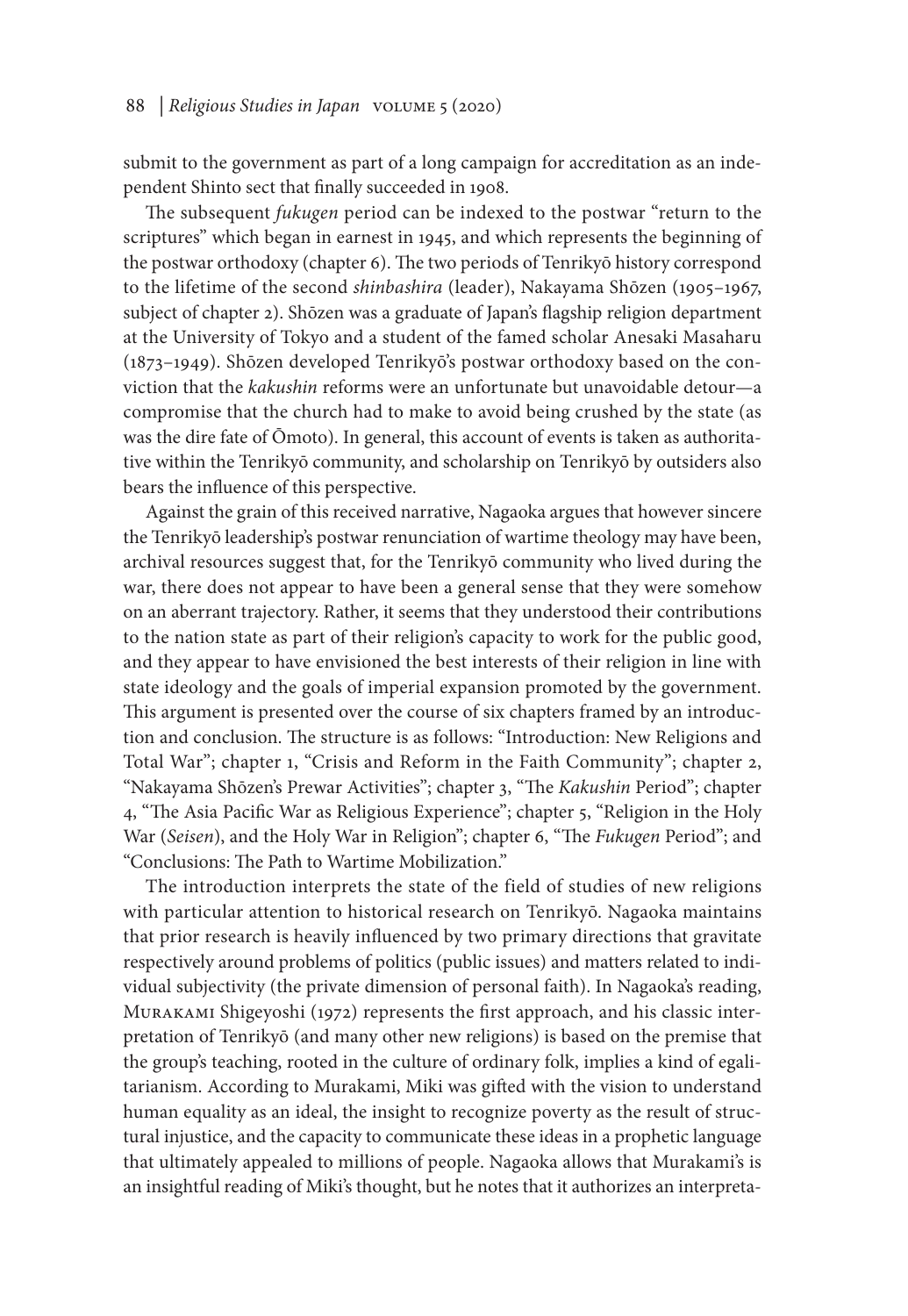tion of Tenrikyō history framed as a binary between resistance/collaboration with the state—that is, a mythological narrative of heroes and villains. Nagaoka's study suggests that maybe most people did not really experience things this way. Nagaoka attributes the emphasis on subjective experience to Shimazono Susumu's (1998) intervention in Tenrikyō studies. Shimazono's focus on the subjective development of faith in the context of Miki's biography prioritizes deep engagement with the lived experience of social contradictions and personal dilemmas that played a role in the formation of Miki's personality and thought. Nagaoka suggests that there is a divide between politically focused studies and personally focused studies in the secondary literature on new religions, and he relates this to Shimazono's (2010) more recent and influential argument that the State Shinto system dominated public life while relegating religions to the realm of private life and the home. This argument proposes a so-called dual-structure that inherently limited the capacity of religions to resist the state. Nagaoka acknowledges that all of these perspectives have contributed to the understanding of Japanese new religions, but he aims to deconstruct the dual-structure narrative (and, implicitly, to transcend the personal-political binary) by focusing on how the political and the personal intersected in the lives of the Tenrikyō community in multifarious ways.

Chapter 1 functions as a preface to the rest of the work by detailing how a division of powers within Tenrikyō developed after Miki's passing. This arrangement saw theological authority primarily invested in a charismatic medium known as the *honseki* ("main seat") Iburi Izō (1833–1907) while bureaucratic functions were delegated to Miki's grandson Nakayama Shinnosuke (1866–1914), the first *shinbashira*. It was under these leaders that official recognition as a legal religion was acquired to mitigate against suppression. After Iburi's passing, ecclesiastical and bureaucratic authority came to be centralized in the Nakayama line. Chapter 2 follows the biography of Nakayama Shōzen during his youth, and Nagaoka emphasizes how the young *shinbashira*'s intellectual interests in scriptural study (returning to Miki's *Ofudesaki* writing), ethnography (the study of foreign cultures for missionary ends), and missiology (the Jesuit missions to Japan as a model) set the mold for the institutional development of Tenrikyō under his leadership from 1929 until his death. Nagaoka argues that these interests situate Shōzen squarely as a man of his times during the expansionist Japanese empire. Like Christian missionaries seeking to spread European culture globally, Shōzen imagined Tenrikyō missionaries as capable of spreading both Tenrikyō and Japanese culture as part of a civilizing mission throughout the empire and the world.

Chapter 3 discusses the trajectory that led to the *kakushin* period, arguing that although Tenrikyō's postwar orthodoxy presents the years between 1908 and 1945 as a narrative of victimhood, the reality was more complicated. The heart of the argument is that Tenrikyō's ability to achieve legal status as the last recognized sect of Shinto in 1908 was tied to the religion's increasing acceptance of responsibilities to contribute to society along lines defined by the state authorities. In particular, this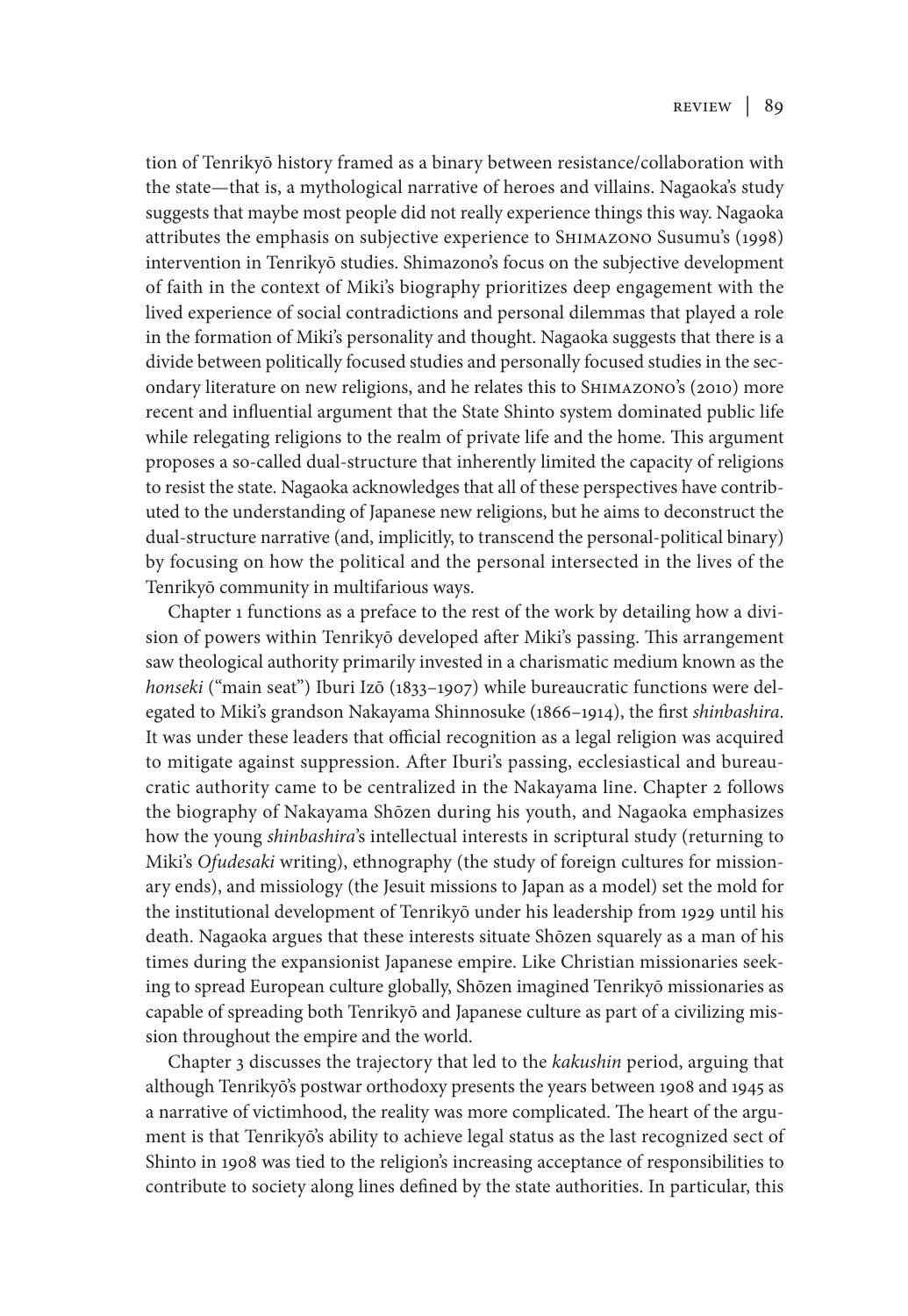## 90 | *Religious Studies in Japan* volume 5 (2020)

arrangement entailed Tenrikyō participation in moral suasion campaigns (*kyōka katsudō*) from the 1910s, the expansion of social welfare work including the opening of the Yōtoku'in orphanage, and the creation of a Tenri village (Tenri mura) in colonial Manchuria. Chapters 4 and 5 detail the development of *hinokishin* during wartime. The term refers to collective labor for the public good understood as a form of religious activity. The work of *hinokishin* today is known to refer to voluntary activities like the cleaning of public parks and disaster relief efforts. However, Nagaoka explains that in the first half of the twentieth century *hinokishin* included such diverse activities as participation in state-backed moral suasion campaigns and coal mining to support the war effort. Such works were undertaken in response to demands from the state, and Tenrikyō developed a theological rationale to sanctify these efforts by endowing them with a religious significance.

Finally, chapter 6 details the postwar *fukugen* or "return to the scriptures." Postwar Tenrikyō theological scholars led by Nakayama Shōzen engaged in a massive research project into their own history in order to establish authoritative versions of the Tenrikyō scriptures, Miki's biography, and church history. The oral tradition of the cosmogony was restored, the *Ofudesaki* and the *Osazhizu* were put back into circulation, and the *Mikagura Uta* was once again published without state-mandated redactions. These theological developments were celebrated as signs of the restoration of religious freedom, and the postwar mainstream of Tenrikyō theology became rooted in the textualist tradition of scholarship that leaders like Shōzen learned through elite university educations in religious studies and adjacent fields. Nonetheless, Nagaoka invites readers to ask, in the process of establishing the new direction for Tenrikyō in the postwar period, what aspects of wartime history and the experience of the war generation have been swept under the rug?

It is important to recognize that Nagaoka's investigation of the wartime activities of Tenrikyō serves to place Japanese new religions (or at least those operating legally under the umbrella of sect Shinto) in the same boat as all other legally recognized religious organizations operating during the war, whether Buddhist, Shinto, or Christian. This work raises as many good questions as it answers about the role of new religions during the war, but it is now the standard account of Tenrikyō's wartime history. Nagaoka sets a high bar for future scholarship on new religions and the war, and I hope that this study will inspire further research in this nascent field.

> Adam Lyons *Keio University Faculty of Business and Commerce*